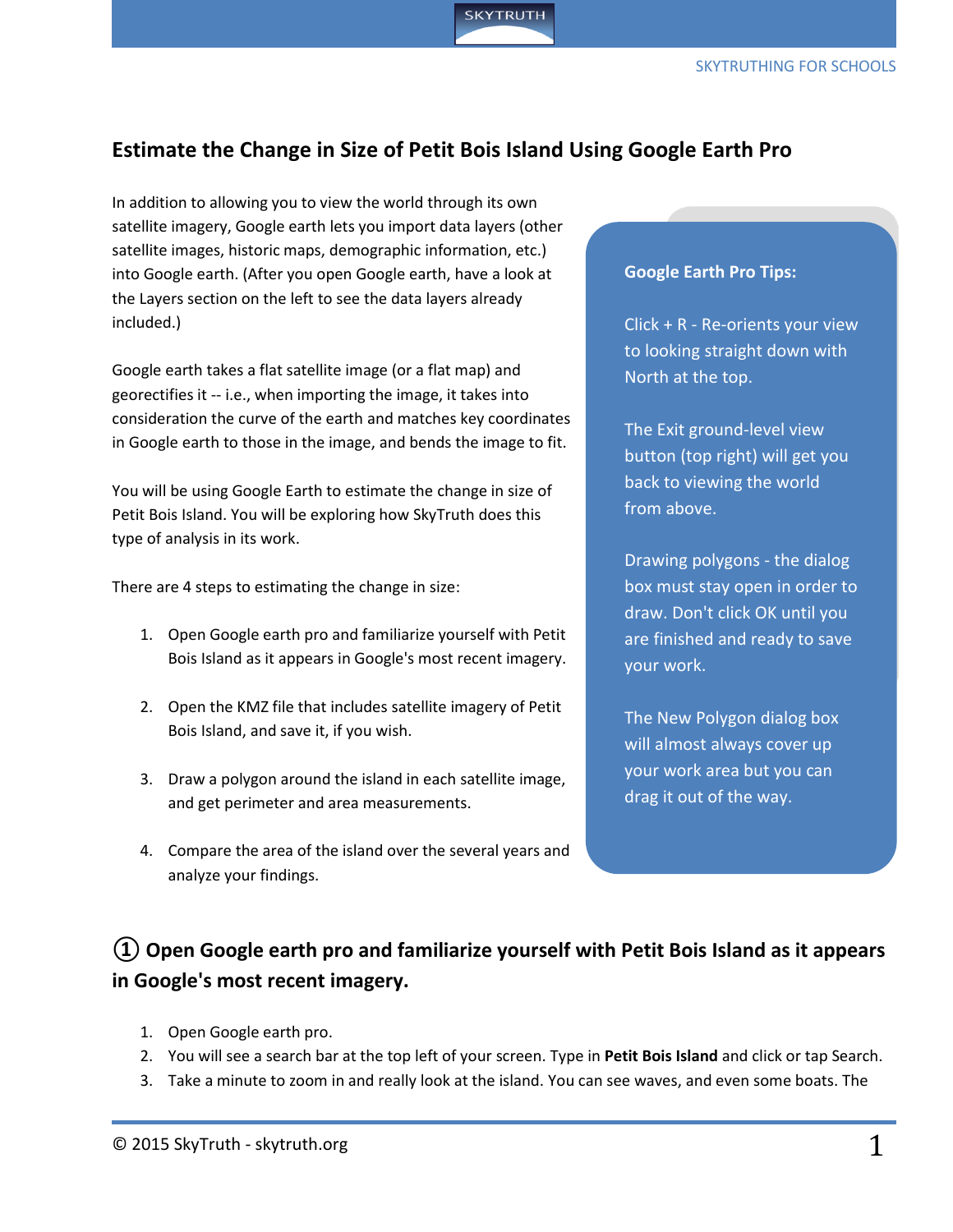

resolution of the imagery in Google Earth Pro is very high, much higher than what you will see in the satellite imagery, especially from 1984. Satellite technology has greatly improved over the last three decades.

## **②Open the KMZ file and save it**

To open and the view satellite images of Petit Bois Island in Google earth:

- 1. Click on the link to the Petit Bois Island KMZ file in the left column of the SkyTruthing for Schools website. [\(http://skytruth.org/schools/petit-bois-island/\)](http://skytruth.org/schools/petit-bois-island/)
- 2. Save the file to your desktop or another area that has been specified by your teacher. (Your teacher or school's tech support person may have already done this step.)
- 3. Double-click the saved KMZ file to open it in Google earth.
- 4. The KMZ file will automatically take you to Petit Bois Island, if you are not already there. The small island just to the northwest of Petit Bois Island is Sand Island, a man-made "spoil island" creating from dredging the Horn Island Pass.
- 5. Before you begin working with the satellite image, move the KMZ file from Temporary Places to My Places. If you don't do this, any changes you make to the KMZ file will be lost if Google earth unexpectedly closes for some reason. To do this:
	- a. Right-click on the KMZ file in Places >> Temporary Places on the left side of Google earth. Select Save to My Places. This moves the KMZ file from Temporary Places to My Places.
	- b. If multiple people will be using the computer you're working on, you may want to save your KMZ file by a different name. To do that, right-click on the KMZ file and select Rename.

## **③Draw a polygon around the island to measure its perimeter and area**

It's easiest to draw a polygon around the island if you are looking straight down on the map with North at the top. To adjust the map, click on the satellite image, then type R. (You can do this any time the map orientation needs adjusting, as long as no dialog boxes are open.)

Before you start to draw your polygon, make sure that you have the island sized large enough to be able to draw a polygon around it. Also make sure that the entire island is visible on the screen. While you are drawing a polygon, you can't move or resize the map.

To draw a polygon around the island:

- 1. Choose a year to start with and click the radio button next to that year. The satellite image for that year will appear as an overlay.
- 2. Click the polygon icon in the top menu:  $\mathbb{Z}^+$  (If you hover your mouse over the icons, you'll see a tooltip that describes what each tool does.)
- 3. A "New Polygon" dialog box opens. This box must be open while you are drawing your polygon. (It may open on top of your map; if this is the case, you can drag it out of the way so you can see the island.)
- 4. Give your polygon a name, then click the Style, Color tab to select colors for the fill and outline of your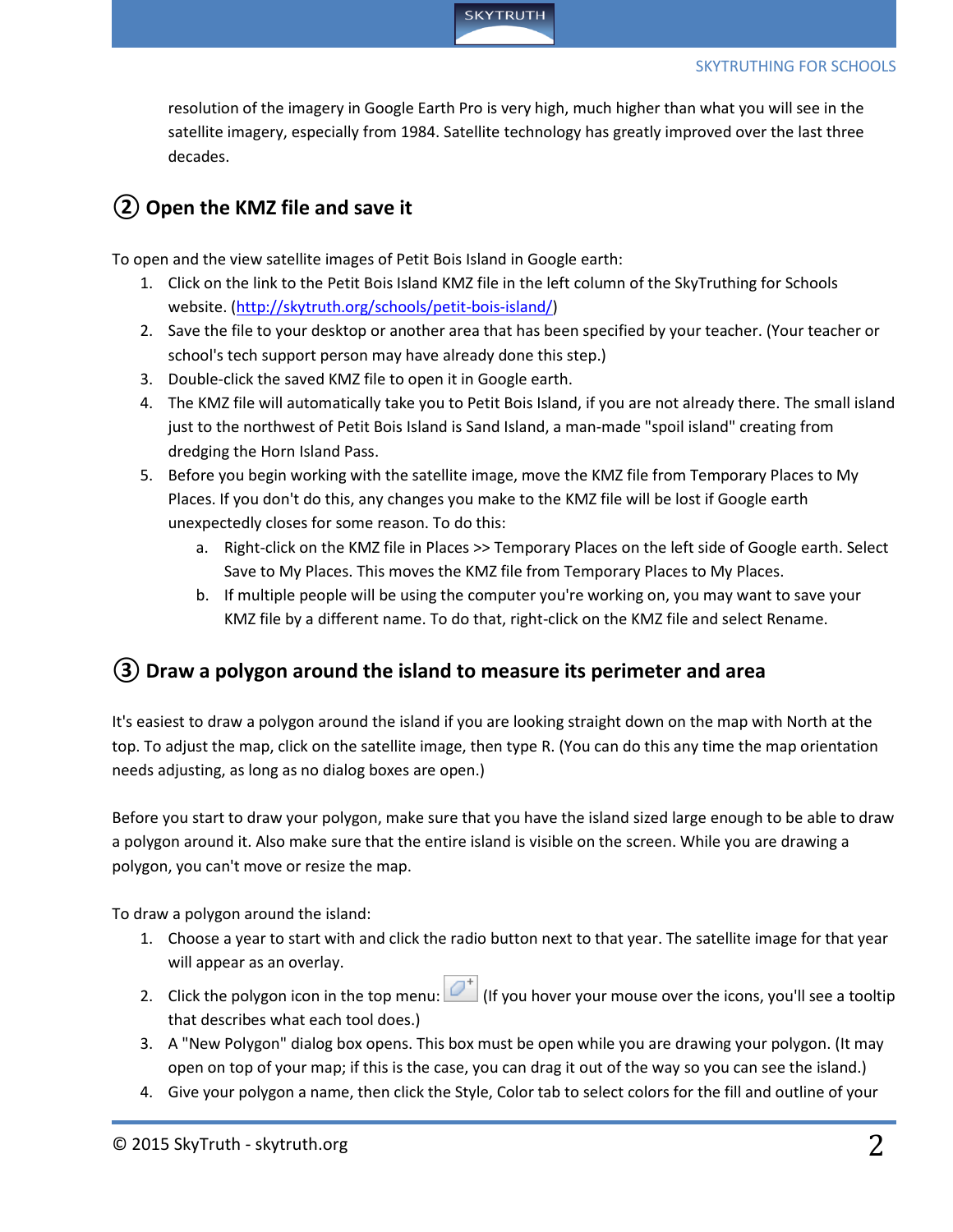

polygon. Try setting your Polygon Area opacity to 0% so you can see the island while you draw it. You can change the outline and fill settings after you've drawn your polygon.

- 5. Use your mouse to draw a line around the island. You can draw freehand or use your mouse to click points and these will stitch themselves together into a polygon. If you want to adjust your points, you can tap and move them. You can also delete a point by selecting it (click on it) and then right-clicking.
- 6. When you are finished, click the OK button at the bottom of the New Polygon dialog box. (This saves your work.)
- 7. Do this for each year in the set.

#### **④Get the perimeter and area measurement measurements for each year**

- 1. Right click the polygon layer that you just created and select Properties.
- 2. Click the Measurement tab. Write down the perimeter and area measurements in kilometers and square kilometers.
- 3. You can print out the worksheet in this Guide to write down measurements and then use them to evaluate the change in the island's size.

You can see a lot of strange and wonderful things using satellites. Plug these coordinates into the Search box (top left of Google earth) to see a few. Some are pretty small, you may have to zoom in to see them.

> 19°56'56.96″S 69°38'1.83″W 38°29'0.16″N 109°40'52.80″W -25.344375, 131.034401 51.848637, -0.55462 35.027185, -111.022388 44.525049, -110.83819 -33.350534, -71.653268 -33.867886, -63.987 26.357896, 127.783809